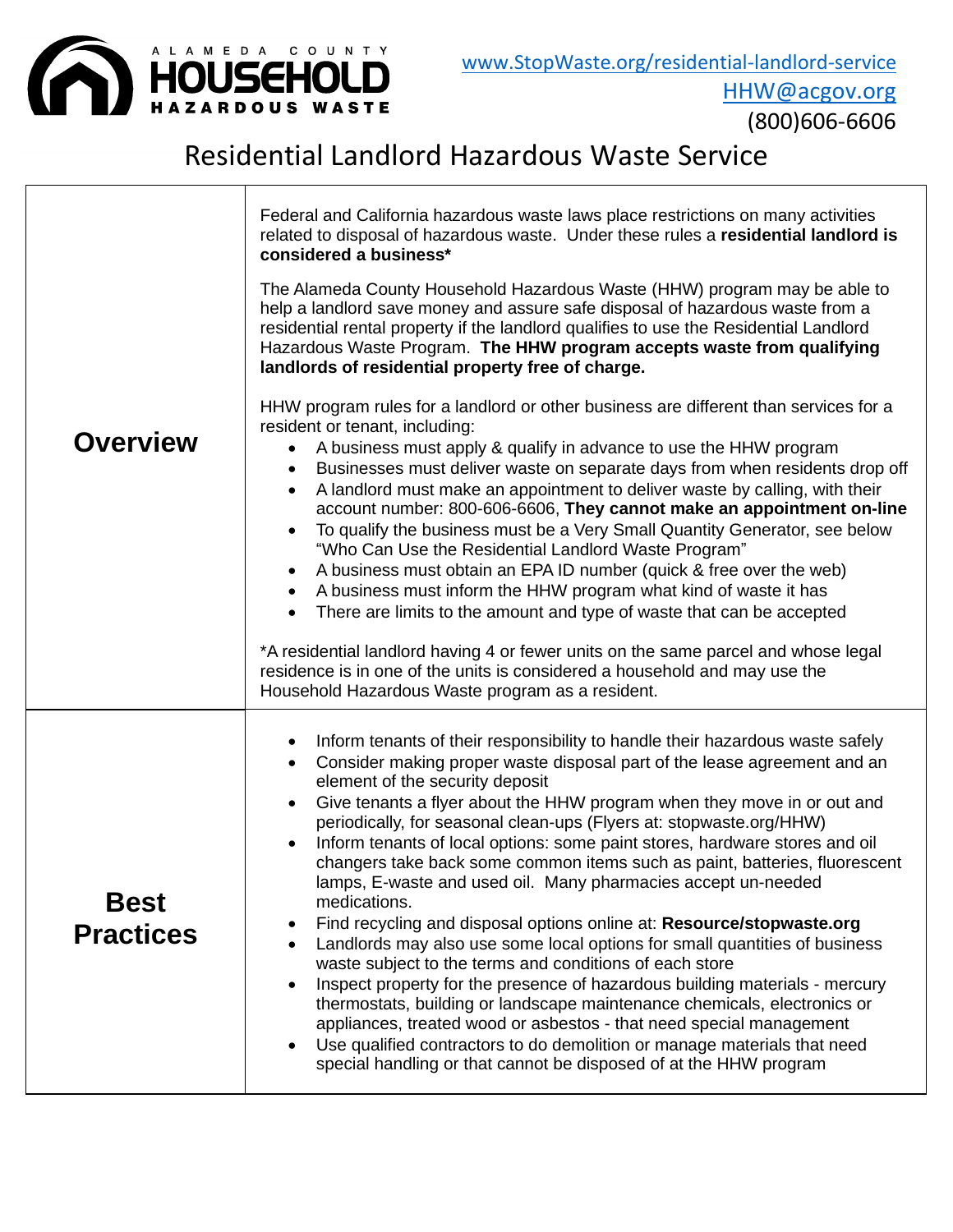

(800)606-6606

## Residential Landlord Hazardous Waste Service

| <b>Who Can Use</b>                                                             | Owners of rental housing in Alameda County and Condo Owners Associations<br>which are: located in and generate the waste in Alameda County may use the<br>HHW Residential Landlord Service if they:                                                                                                                                                                                                                                                                                                                                                                                                                               |  |  |
|--------------------------------------------------------------------------------|-----------------------------------------------------------------------------------------------------------------------------------------------------------------------------------------------------------------------------------------------------------------------------------------------------------------------------------------------------------------------------------------------------------------------------------------------------------------------------------------------------------------------------------------------------------------------------------------------------------------------------------|--|--|
| the<br><b>Residential</b><br><b>Landlord</b><br><b>Waste</b><br><b>Program</b> | Qualify as a Very Small Quantity Generator (VSQG) of hazardous waste including<br>Produce less than 220 lbs. (about 27 gallons) of hazardous waste per<br>month, and less than 2.2 lb. of Extremely Hazardous Waste per month<br>(Extremely Hazardous Wastes are laboratory-type chemicals unlikely to be<br>found in a residential setting)<br>Have less than 2200 lbs. of hazardous waste in storage at any time. (about<br>220 full one-gallon cans of paint; or 45 full five-gallon paint pails)<br>See the attached definition from California Health and Safety Code section<br>25218.1 and referenced Federal Regulations. |  |  |
| <b>What You</b><br>Need to do to<br><b>Start</b>                               | All businesses that have hazardous waste need an EPA ID number.<br>It's free and easy to get. If you do not already have an EPA ID Number:<br>Visit the California Environmental Protection Agency website:<br>https://dtsc.ca.gov/apply-for-hazardous-waste-epa-id-number/<br>The website can help you determine the kind of EPA ID to get. If you do not use a<br>computer you may get a temporary EPA ID Number by calling: 800-618-6942                                                                                                                                                                                       |  |  |
| <b>Fill Out and</b><br><b>Return the</b><br><b>Enclosed</b><br><b>Forms</b>    | Complete and submit the Certification Form, Information Form and Inventory<br>Form to request an account. The Certification Form is a legal document attesting that<br>your organization meets the criteria of a Very Small Quantity Generator.<br>Submit completed forms by e-mail: hhw@acgov.org or fax: 510-293-9374<br>or mail: Alameda County HHW VSQG, 1131 Harbor Bay Parkway,<br>M/S 51701, Alameda, California 94502-6540                                                                                                                                                                                                |  |  |
|                                                                                | (State, County, or local hazardous materials regulating agencies reserve the right to<br>visit your organization to verify your qualification as a VSQG)                                                                                                                                                                                                                                                                                                                                                                                                                                                                          |  |  |
| OK, Now I'm<br><b>Qualified</b>                                                | The HHW program will review your forms, will resolve any questions, then will<br>send a letter with confirmation and account number to those eligible to participate<br>in the program.                                                                                                                                                                                                                                                                                                                                                                                                                                           |  |  |
| <b>Call to</b><br>Make an<br><b>Appointment</b>                                | After you receive a confirmation letter with your account number<br>Call 800-606-6606 to schedule an appointment (no appointments on-line)<br>The HHW facilities accept hazardous waste from businesses on different days than<br>when residents or tenants can drop off waste from their household – businesses<br>cannot deliver waste on days HHW facilities are open for residents.                                                                                                                                                                                                                                           |  |  |
| <b>What Will It</b><br>Cost                                                    | No fee is charged for waste generated by landlords from maintaining residential<br>properties or for disposing of waste left by a tenant if the waste was generated in the<br>course of living in and maintaining the place of residence. Waste from a tenant<br>business activity cannot be disposed of through the Residential Landlord Hazardous<br>Waste Program.                                                                                                                                                                                                                                                             |  |  |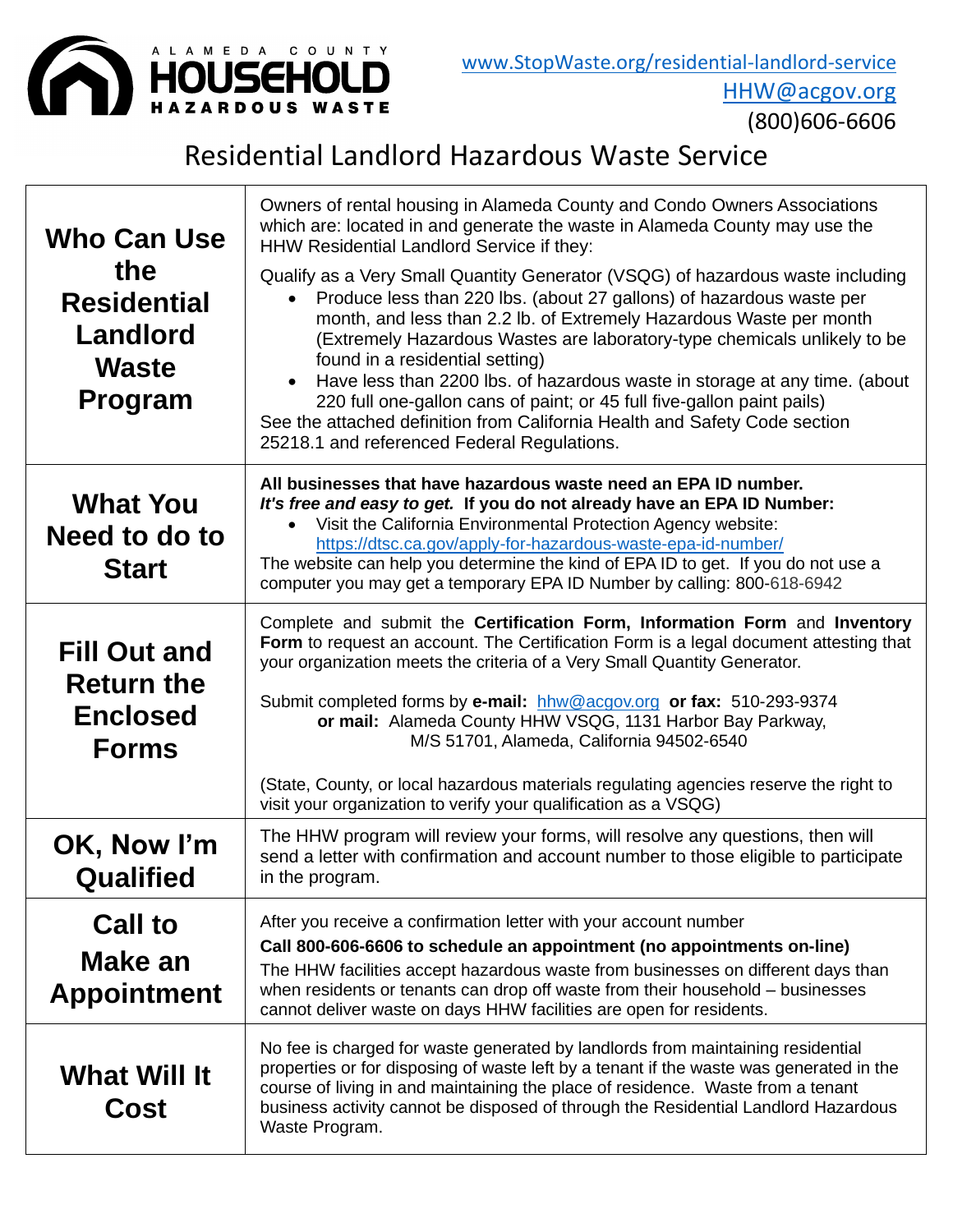

(800)606-6606

## Residential Landlord Hazardous Waste Service

| <b>What Can I</b><br><b>Bring</b>                                                       | The HHW program accepts most common consumer and building maintenance<br>products: adhesives, paints, cleaners, auto, garden, arts and crafts products,<br>propane, batteries, & fluorescent bulbs in containers. Call if you have questions.<br>Other more industrial products may be accepted after consultation<br>No container larger than 5 gallons or 50 pounds<br>All containers should be closed, in good condition, not leaking<br>$\bullet$<br>If you have a new waste complete and send a new Inventory Form, or call.                                                                                                                                                                                                                                                                                                                                                                                                                                                                                                                                                                                                                                                                                                                                                                                                                                                                                                                   |  |  |  |
|-----------------------------------------------------------------------------------------|-----------------------------------------------------------------------------------------------------------------------------------------------------------------------------------------------------------------------------------------------------------------------------------------------------------------------------------------------------------------------------------------------------------------------------------------------------------------------------------------------------------------------------------------------------------------------------------------------------------------------------------------------------------------------------------------------------------------------------------------------------------------------------------------------------------------------------------------------------------------------------------------------------------------------------------------------------------------------------------------------------------------------------------------------------------------------------------------------------------------------------------------------------------------------------------------------------------------------------------------------------------------------------------------------------------------------------------------------------------------------------------------------------------------------------------------------------|--|--|--|
| <b>Waste That is</b><br><b>NOT Accepted</b>                                             | Waste the HHW program Does Not accept from businesses or organizations:<br>Electronic Waste, appliances, furniture, trash or solid waste<br>Compressed gas (except for propane for camping or BBQ)<br><b>Fire extinguishers</b><br><b>Medications, Sharps other Medical Waste, sewerage</b><br><b>Explosives, Radioactive material</b><br>$\bullet$<br>Hazardous construction materials: Treated wood, asbestos<br>$\bullet$<br>Contaminated soil or Large Debris from site clean-up, demolition or lead<br>paint removal activities<br>Unidentified waste: the HHW program will not accept unknown materials,<br>including wastes or chemicals lacking labels or other form of identification.<br>See Resouce/StopWaste.org for options for these wastes or contract a qualified<br>hazardous waste management company.                                                                                                                                                                                                                                                                                                                                                                                                                                                                                                                                                                                                                            |  |  |  |
| Limits on<br><b>Amounts</b><br>and<br><b>Safe</b><br><b>Containers</b><br>and Transport | Federal and State laws limit the amount of waste a HHW program may accept from a<br>business to 220 pounds of waste per month. The 220 pound limit does not apply to:<br>Latex paint, aerosol cans, household batteries or fluorescent lamps<br>A landlord or property owner or their employee must transport waste from their<br>property. A for-hire hauler cannot deliver waste for another company.<br>Transport waste in containers that prevent leaks, are securely closed, in good<br>condition, with no hazardous residue on the outside of the container.<br>Each waste container must be impervious to, and not damaged by, the waste<br>contents. Waste with liquid or volatile ingredients must be in a hermetically<br>sealed container. For a dry solid waste, a thick, sealed plastic bag up to 5<br>gallons in size may be adequate. If waste is sharp or could break use a rigid<br>puncture-resistant container.<br>Do not mix waste types in a container, prevent mixing of incompatible<br>chemicals.<br>Mark or label each container if contents are not clearly indicated.<br>Pack, load and brace waste in vehicle to prevent movement, breakage,<br>damage or spill. Prevent incompatible wastes from mixing during transport.<br>HHW staff will unload waste. Remain in the vehicle unless asked to step out.<br>Pack waste to be easily accessible to HHW staff, not in passenger area. The<br>site will keep containers. |  |  |  |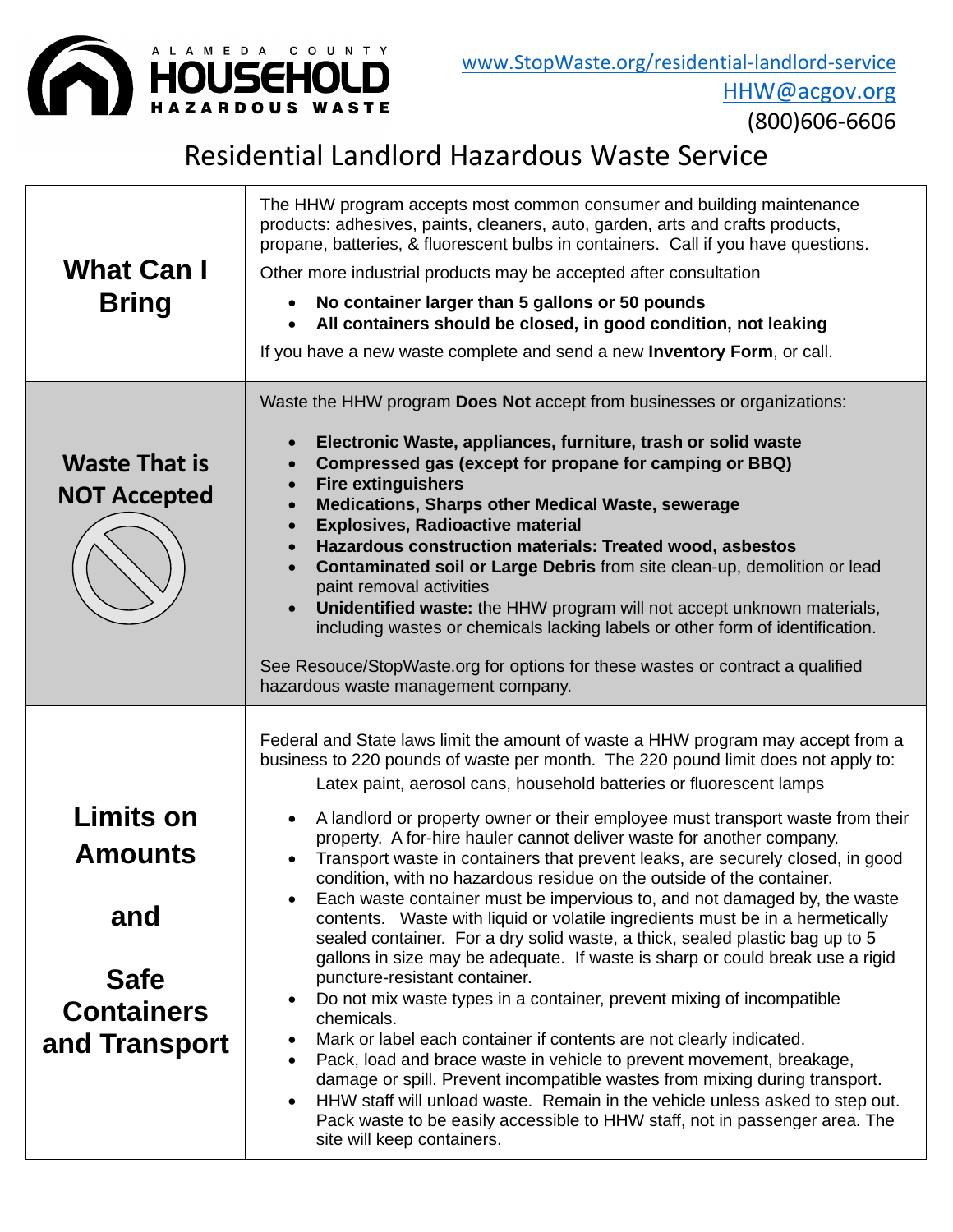

(800)606-6606

# Residential Landlord Hazardous Waste Service

# INFORMATION FORM RESIDENTIAL LANDLORD WASTE SERVICE

(Please print or type)

| <b>Property Name</b><br>Property Owner name |               |  |                            |                          |                   |                 |  |      |
|---------------------------------------------|---------------|--|----------------------------|--------------------------|-------------------|-----------------|--|------|
| Property address                            |               |  |                            |                          |                   |                 |  |      |
|                                             |               |  |                            |                          |                   |                 |  |      |
|                                             | City          |  |                            |                          | Zip code          |                 |  |      |
| <b>Phone Number</b>                         |               |  |                            |                          | <b>Fax Number</b> |                 |  |      |
| <b>Assessor's Parcel</b>                    | <b>Number</b> |  | Number of individual units |                          |                   |                 |  |      |
| <b>Email Address</b>                        |               |  |                            |                          |                   |                 |  |      |
| Mailing address                             |               |  |                            |                          |                   |                 |  |      |
|                                             |               |  |                            |                          |                   |                 |  |      |
|                                             | City          |  |                            |                          |                   | Zip code        |  |      |
|                                             | Phone         |  |                            | <b>Fax Number</b>        |                   |                 |  |      |
| Owner/Principal<br>/Officer Name            |               |  |                            |                          |                   | Contact<br>Name |  |      |
|                                             | <b>Title</b>  |  |                            |                          |                   |                 |  |      |
|                                             |               |  |                            |                          |                   | <b>Title</b>    |  |      |
| <b>EPA ID NUMBER</b>                        |               |  |                            |                          |                   |                 |  |      |
| For Office Use Only                         |               |  |                            |                          |                   |                 |  |      |
| <b>Reviewed By</b>                          | Date          |  |                            |                          | <b>Entered By</b> |                 |  | Date |
| Customer Number assigned D                  |               |  |                            | <b>Confirmation sent</b> |                   |                 |  |      |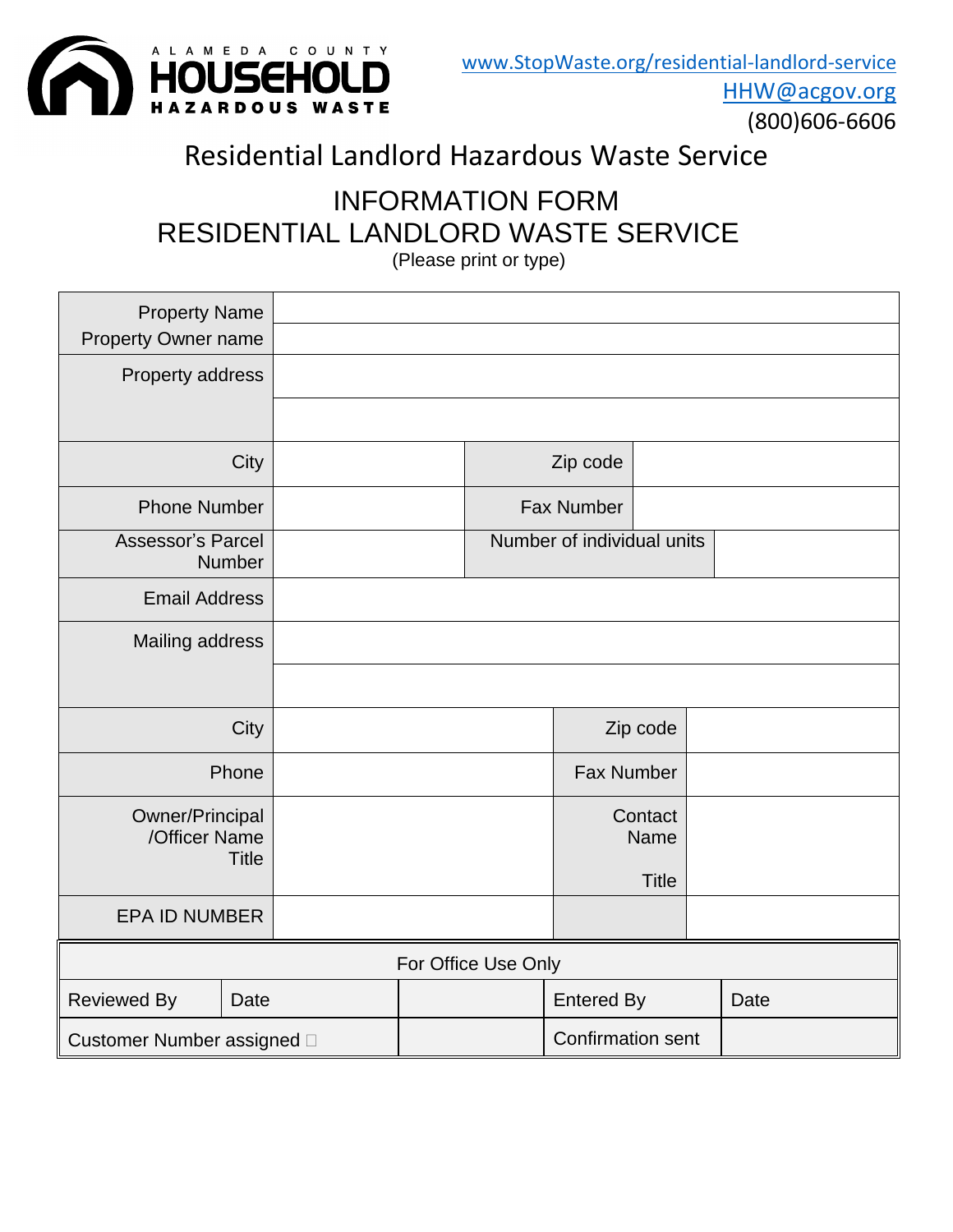

(800)606-6606

### Residential Landlord Hazardous Waste Service

INVENTORY FORM - Describe wastes for disposal on this sheet

|                                                  |                   | Quantity in Lbs. or Gal. |  |  |  |
|--------------------------------------------------|-------------------|--------------------------|--|--|--|
| <b>Waste Name and Description</b>                | One time<br>total | Recurrent<br>per month   |  |  |  |
|                                                  |                   |                          |  |  |  |
|                                                  |                   |                          |  |  |  |
|                                                  |                   |                          |  |  |  |
|                                                  |                   |                          |  |  |  |
|                                                  |                   |                          |  |  |  |
|                                                  |                   |                          |  |  |  |
|                                                  |                   |                          |  |  |  |
|                                                  |                   |                          |  |  |  |
|                                                  |                   |                          |  |  |  |
|                                                  |                   |                          |  |  |  |
| The following items are not limited to 220 lbs.: |                   |                          |  |  |  |
| Latex Paint                                      |                   |                          |  |  |  |
| Fluorescent/Mercury Containing lamps             |                   |                          |  |  |  |
| <b>Household Batteries</b>                       |                   |                          |  |  |  |
| <b>Aerosol Cans</b>                              |                   |                          |  |  |  |

For recurrent waste streams use monthly quantity. Specify quantity in lbs. or gal.

If you need more space make copies of this page

For common household, building maintenance, and hardware store items a general description such as in the table below is OK. For laboratory or industrial chemicals and manufacturing wastes, include a detailed description with chemical names or SDS or laboratory analytical reports.

| Paint       |  |
|-------------|--|
| Stain       |  |
| Shellac     |  |
| Solvents    |  |
| Thinners    |  |
| Latex paint |  |
| Oil paint   |  |
|             |  |

#### **Adhesives** Putty **Caulk** Epoxy Mortar **Stucco** Cement Wood Glue

Fuel Waxes Motor Oil

Oil Filters **Batteries** Antifreeze

**Auto**

**Garden** Fertilizers Ant Traps **Pesticides Herbicides** Rat Poison Gopher Bait **Misc. Propane** Cleaners Detergent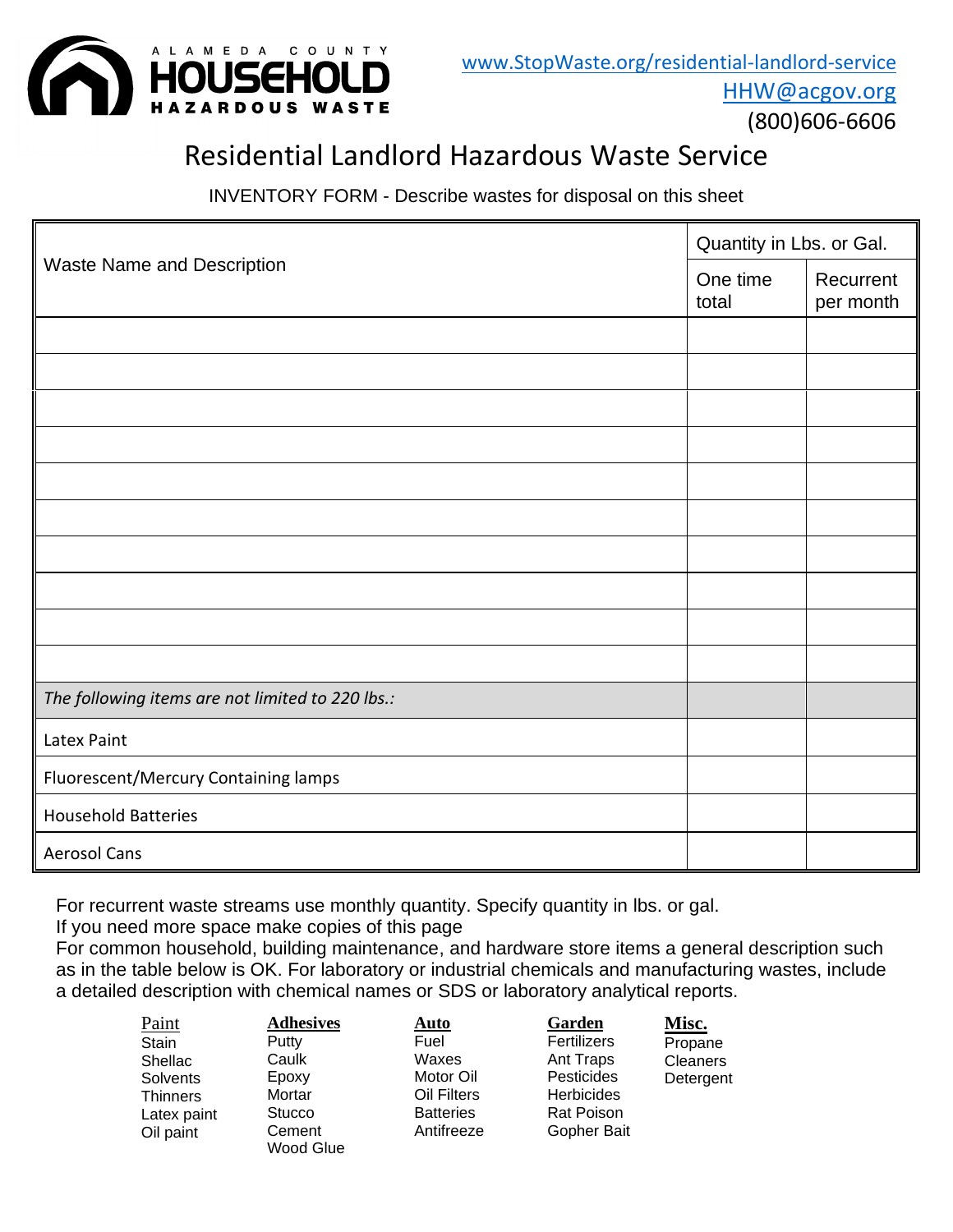

(800)606-6606

### Residential Landlord Hazardous Waste Service

### CERTIFICATION FORM ALAMEDA COUNTY HOUSEHOLD HAZARDOUS WASTE

#### CERTIFICATION STATEMENT FOR BUSINESSES QUALIFYING AS A VERY SMALL QUANTITY GENERATOR

I certify under penalty of law that I have personally examined and am familiar with the definition of a Very Small Quantity Generator (VSQG), as set forth in the California Health and Safety Code Section 25218.1, and that the business listed below qualifies as a VSQG.

I understand that the business listed below may participate in this program only so long as it qualifies as a Very Small Quantity Generator (VSQG), and I will be asked to confirm this each time I tender wastes for disposal.

| <b>Business Name:</b>  |        |
|------------------------|--------|
| EPA ID $#$ :           |        |
| <b>Street Address:</b> |        |
| City:                  | Zip:   |
| Telephone: (           |        |
| Name:                  | Title: |
| Signature:             | Date:  |